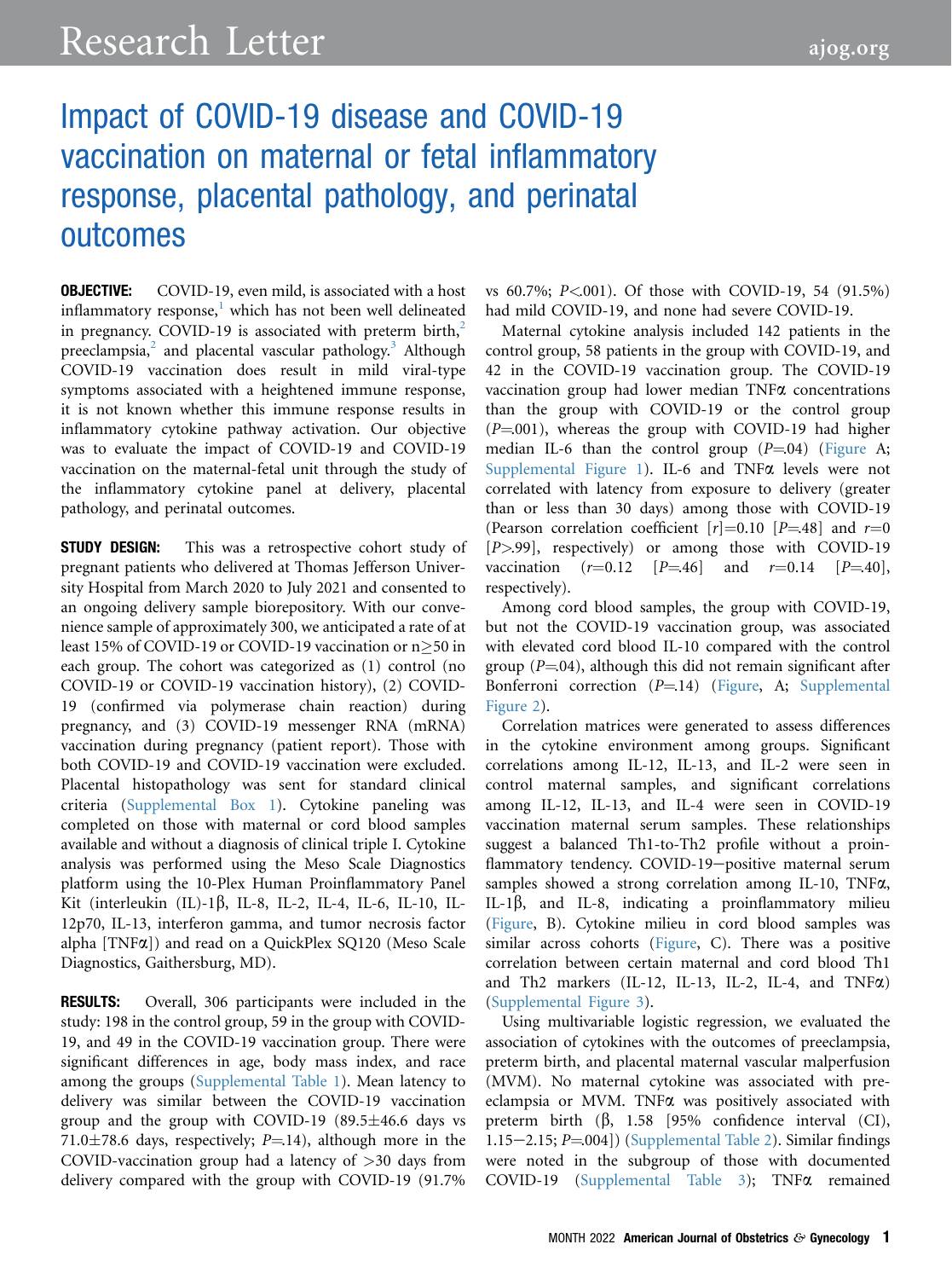## **ARTICLE IN PRESS**

<span id="page-1-0"></span>

A, Selected cytokines at delivery for control (n=142), COVID-19-positive (n=58), and COVID-19 vaccine (n=42) maternal groups and control  $(n=140)$ , COVID-19-positive (n=41), and COVID-19 vaccine (n=28) cord blood groups. All cytokine concentrations are in picograms/milliliter. The P values listed reflect comparison of medians across groups. Asterisk indicates significant difference (Bonferroni correction, adjusted P<.05) in pairwise comparison, and *double asterisks* indicate significant difference (Bonferroni correction, adjusted  $P \lt 0.01$ ) in pairwise comparison. The full panel of 10 cytokines for maternal and cord blood is available in Supplemental Figures 1 and 2.  $B$ , Correlation matrices of 10 inflammatory cytokines in maternal blood at delivery for the control (n=140), COVID-19-positive (n=41), and COVID-19 vaccine (n=28) groups. Significant correlations among IL-12, IL-13, and IL-2 were seen in COVID-19—negative, unvaccinated maternal samples, and significant correlations among IL-12, IL-13, IL-4 were seen in COVID-19-negative, vaccinated maternal serum samples. These relationships suggest a balanced Th1-to-Th2 profile without a proinflammatory tendency. Samples from COVID-19-positive maternal serum samples show a strong correlation among IL-10, TNF $\alpha$ , IL-1 $\beta$ , and IL-8, indicating a proinflammatory milieu. C, Correlation matrices of 10 inflammatory cytokines in cord blood at delivery for control (n=140), COVID-19-positive  $(n=41)$ , and COVID-19 vaccine  $(n=28)$  groups. Cytokines in cord blood samples were not able to distinguish the different cohorts.

 $IL$ , interleukin;  $TNF\alpha$ , tumor necrosis factor alpha.

Boelig. Impact of COVID-19 and vaccination on the maternal-fetal unit. Am J Obstet Gynecol 2022.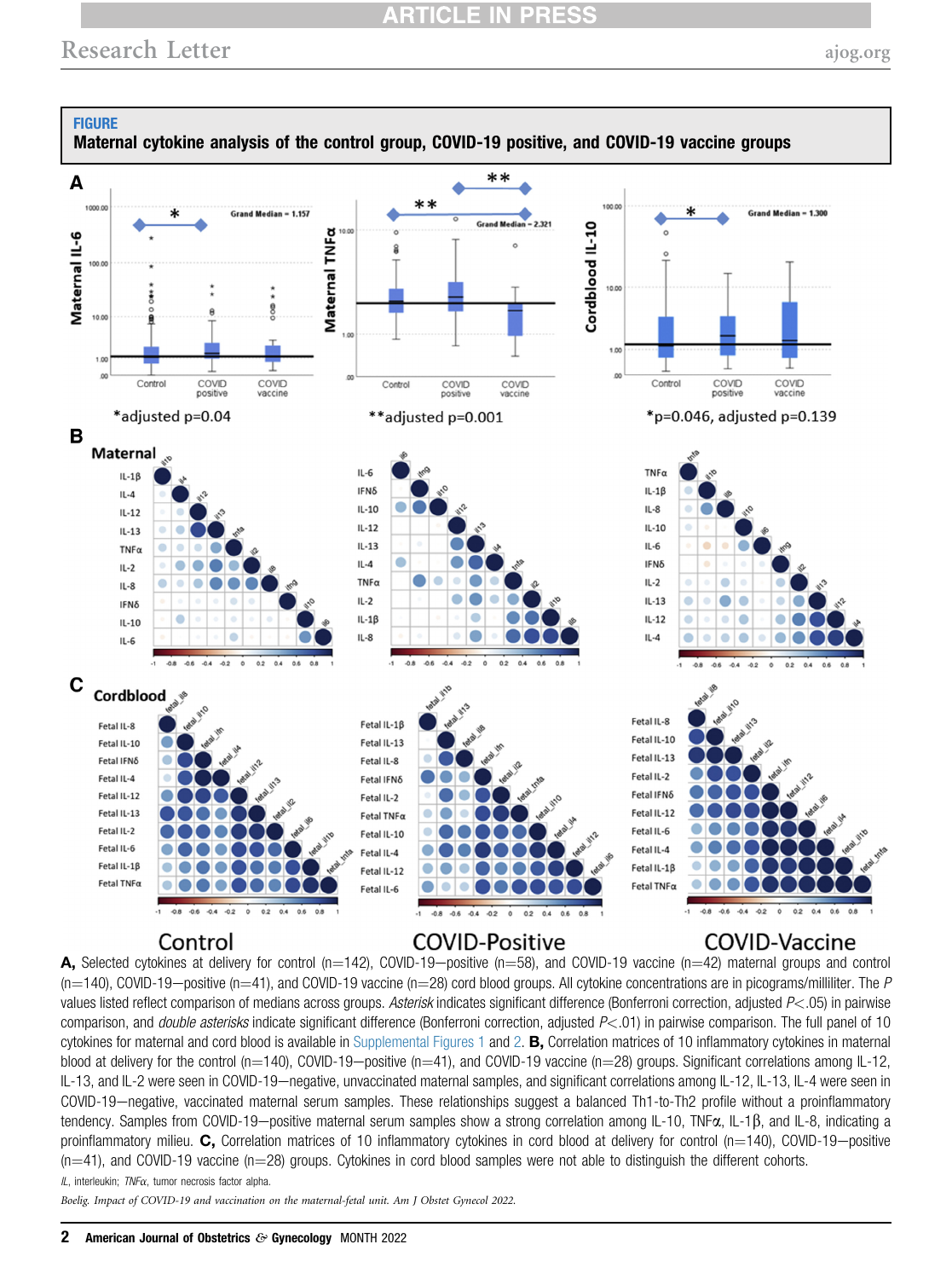<span id="page-2-0"></span>

| <b>TABLE</b><br><b>Perinatal outcomes</b> |                                    |                                  |                                                                 |                                                   |                        |
|-------------------------------------------|------------------------------------|----------------------------------|-----------------------------------------------------------------|---------------------------------------------------|------------------------|
| <b>Outcomes</b>                           | <b>Preterm birth</b><br>(<37 wk)   | Preeclampsia<br>or GHTN          | Gestational age at<br>delivery (wk)                             | Birthweight (g)                                   | <b>Placental MVM</b>   |
| Control $(n=198)$                         |                                    |                                  |                                                                 |                                                   |                        |
| $n$ (%)                                   | 13(6.6)                            | 42 (21.2)                        | $38.9 \pm 1.4$                                                  | 3212±513                                          | 34 (35.8)              |
| OR (95% CI)                               | Referent                           | Referent                         | Referent                                                        | Referent                                          | Referent               |
| a0R (95% CI)                              | Referent                           | Referent                         | Referent                                                        | Referent                                          | Referent               |
| COVID-19 positive $(n=59)$                |                                    |                                  |                                                                 |                                                   |                        |
| $n$ (%)                                   | 9(15.3)                            | 14 (23.7)                        | $38.4 \pm 2.2$                                                  | $3131 \pm 660$                                    | 29 (55.8)              |
| OR or MD (95% CI)                         | $2.56(1.04 - 6.33)$<br>$P = .04$   | $1.16(0.58 - 2.30)$<br>$P = .68$ | $-0.5$ (-1.10 to 0.05) $-81$ (-267 to 104)<br>$P = 0.08$        | $P = .54$                                         | $2.26(1.14 - 4.50)$    |
| a0R or MD (95% CI)                        | $4.54(1.61 - 12.78)$<br>$P = .004$ | $1.08(0.53 - 2.20)$<br>$P = .84$ | $-0.6$ ( $-1.1$ to $-0.1$ )<br>$P = .01$                        | $-122$ (-282 to 38) 2.34 (1.16-4.73)<br>$P = .13$ | $P = .02$              |
| COVID-19 vaccine $(n=49)$                 |                                    |                                  |                                                                 |                                                   |                        |
| $n$ (%)                                   | 5(10.2)                            | 10(20.4)                         | $38.7 \pm 1.8$                                                  | $3255 \pm 567$                                    | 6(21.4)                |
| OR (95% CI)                               | 1.62 (0.55 $-4.77$ ), $P = .38$    | $0.95(0.44 - 2.07)$<br>$P = .90$ | $-0.2$ ( $-0.8$ to 0.4)<br>$P = .63$                            | 43 $(-156$ to 244)<br>$P = .86$                   | $0.49(0.18 - 1.32)$    |
| a0R (95% CI)                              | $1.75(0.46 - 6.67)$<br>$P = .41$   | $P = .92$                        | 1.05 $(0.45-2.41)$ $-0.2$ $(-0.8 \text{ to } 0.3)$<br>$P = .45$ | $54 (-127 \text{ to } 236)$<br>$P = .55$          | $0.61$ $(0.22 - 1.68)$ |

aOR, adjusted odds ratio; CI, confidence interval; GHTN, gestational hypertension; MD, mean difference; MVM, maternal vascular malperfusion; OR, odds ratio.

Boelig. Impact of COVID-19 and vaccination on the maternal-fetal unit. Am J Obstet Gynecol 2022.

significantly associated with preterm birth risk (B, 3.77 [95% CI,  $1.34-10.61$ ;  $P=.01$ ]).

The group with COVID-19, but not the COVID-19 vaccination group, was associated with a significantly higher rate of placental MVM (55.8% vs 35.8%; adjusted odds ratio [aOR], 2.34 [95% CI, 1.16–4.73]) and preterm birth  $(15.3\%$ vs 6.6%; aOR, 4.54 [95% CI, 1.61-12.78]) than the control group ([Table](#page-2-0)). Among 52 patients with COVID-19 during pregnancy and placental pathology available, 19 reported aspirin use. The rate of placental MVM was lower with the aspirin group, although not statistically significant (42.5% vs 63.6%;  $P = 13$ ). In contrast, among 95 patients in the control group, the rate of placental MVM was higher in the aspirin group (48.5% vs 29.0%;  $P=06$ ), as expected based on baseline risk factors prompting aspirin use. There was no correlation between placental MVM and COVID-19 latency (greater or less than 30 days)  $(r=-0.10; P=51)$ .

CONCLUSION: COVID-19, but not COVID-19 vaccination, in pregnancy was associated with increased inflammatory cytokines, placental vascular pathology, and preterm delivery. This inflammatory signature, specifically TNFa, was correlated with preterm birth risk but not placental vascular pathology, suggesting potentially divergent pathways related to these downstream consequences.

COVID-19 vaccination, despite mild viral-like symptoms, did not elicit the same pathologic effects, providing both pathophysiological and clinical evidence of safety of mRNA vaccines in pregnancy. Compared with a smaller study, $4$  we did not identify a fetal inflammatory signature associated with COVID-19. There was likely undocumented COVID-19 exposure in the control or vaccination group, $3$  although it would not be possible to determine if this exposure was before or during pregnancy, and if anything, this would lead to type 1 error. Further research is needed to elaborate on the pathophysiological basis for adverse perinatal outcomes following maternal COVID-19, timing of infection, and risk of these outcomes and how therapies, such as aspirin, may mitigate these downstream perinatal effects.<sup>[5](#page-3-4)</sup>

Rupsa C. Boelig, MD Division of Maternal-Fetal Medicine Department of Obstetrics and Gynecology Sidney Kimmel Medical College Thomas Jefferson University Philadelphia, PA Department of Clinical Pharmacology and Experimental Therapeutics Sidney Kimmel Medical College Thomas Jefferson University